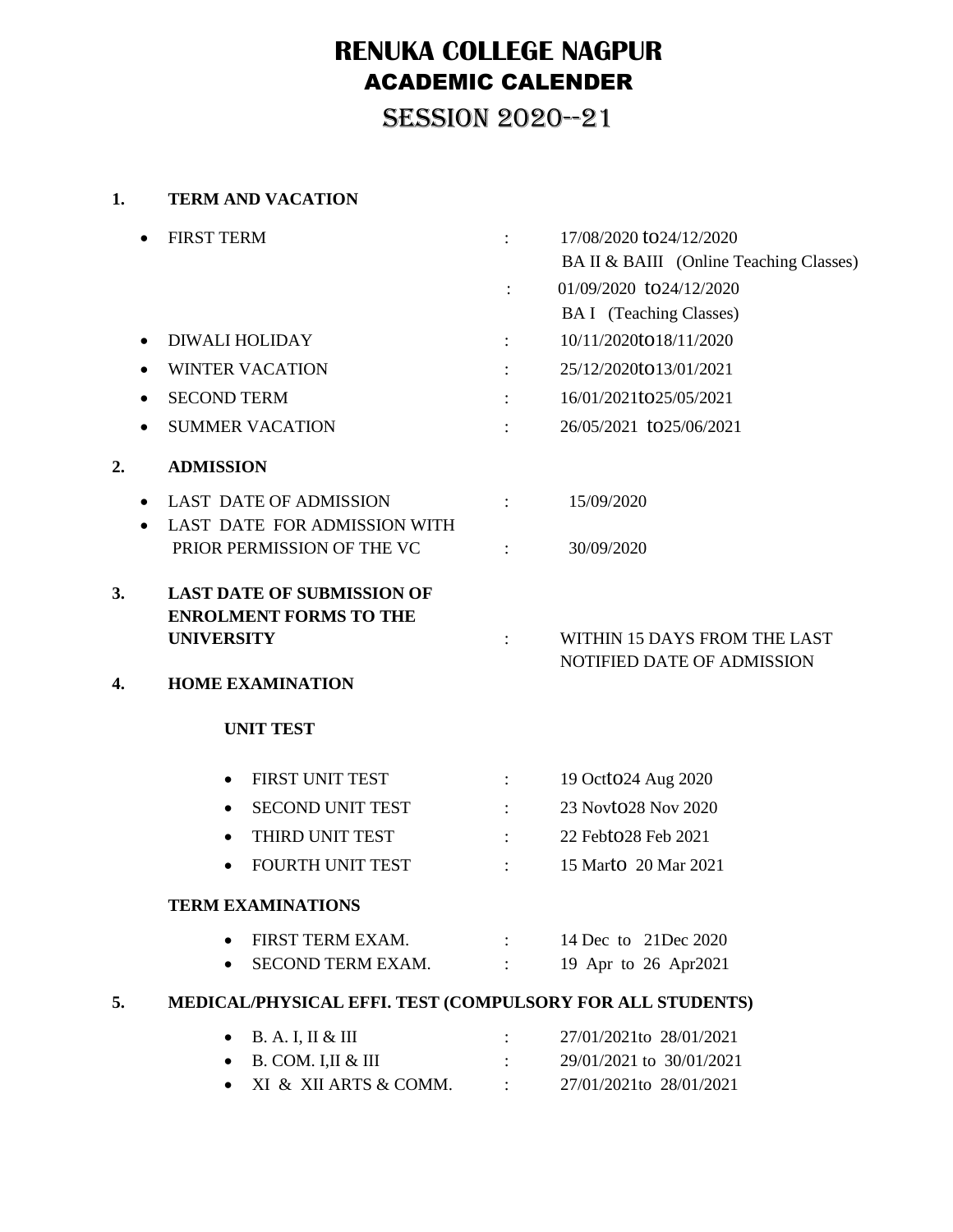#### **6. UNIVERSITY EXAMINATION**

#### **1. University Winter Examinations**

Commencement of Exam.

| <b>Declaration of results</b>                     |                                                                                                                                                  | As per governing provisions of the act.                         |
|---------------------------------------------------|--------------------------------------------------------------------------------------------------------------------------------------------------|-----------------------------------------------------------------|
|                                                   |                                                                                                                                                  | The date of declaration of the result of<br>winter exam         |
| $\mathcal{C}$                                     |                                                                                                                                                  | : Within 15 days from                                           |
| Old Ex-students& External students<br>B)          |                                                                                                                                                  | 15/10/2020                                                      |
| A) Regular students                               | $\ddot{\cdot}$                                                                                                                                   | 15/03/2021                                                      |
| Last date forreceipt of exams. Forms<br>$\bullet$ |                                                                                                                                                  |                                                                 |
| 2) Regular even semesters                         |                                                                                                                                                  | 22/05/2021                                                      |
| 1) Failure of odd semesters                       |                                                                                                                                                  | 22/03/2021                                                      |
| Commencement of exam.<br>$\bullet$                |                                                                                                                                                  |                                                                 |
|                                                   |                                                                                                                                                  |                                                                 |
|                                                   |                                                                                                                                                  | summer exams.                                                   |
|                                                   |                                                                                                                                                  | within 15 days from<br>The date of declaration of the result of |
|                                                   |                                                                                                                                                  |                                                                 |
| (for admissions other than 1 <sup>st</sup> year)  |                                                                                                                                                  | 15/09/2020                                                      |
| Regular students<br>❖                             |                                                                                                                                                  | 30/10/2020                                                      |
| Last date for receipt of exams. Forms             |                                                                                                                                                  |                                                                 |
| b)                                                |                                                                                                                                                  | 17/12/2020                                                      |
| Failure students in even semesters<br>a)          |                                                                                                                                                  | 20/11/2020                                                      |
|                                                   | Regular Students in odd semesters<br>❖ Old ex-students & External Students<br>Ex-student of immediately<br>❖<br>2. University summer examination | $\ddot{\cdot}$<br>Ex-students of immediately previous exam.     |

**ASST. PROF.**<br> **DR. JYOTI PATIL**<br> **DR. JYOTI PATIL**<br> **DR. JYOTI PATIL DR. HARSHNA R. SONKUSARE**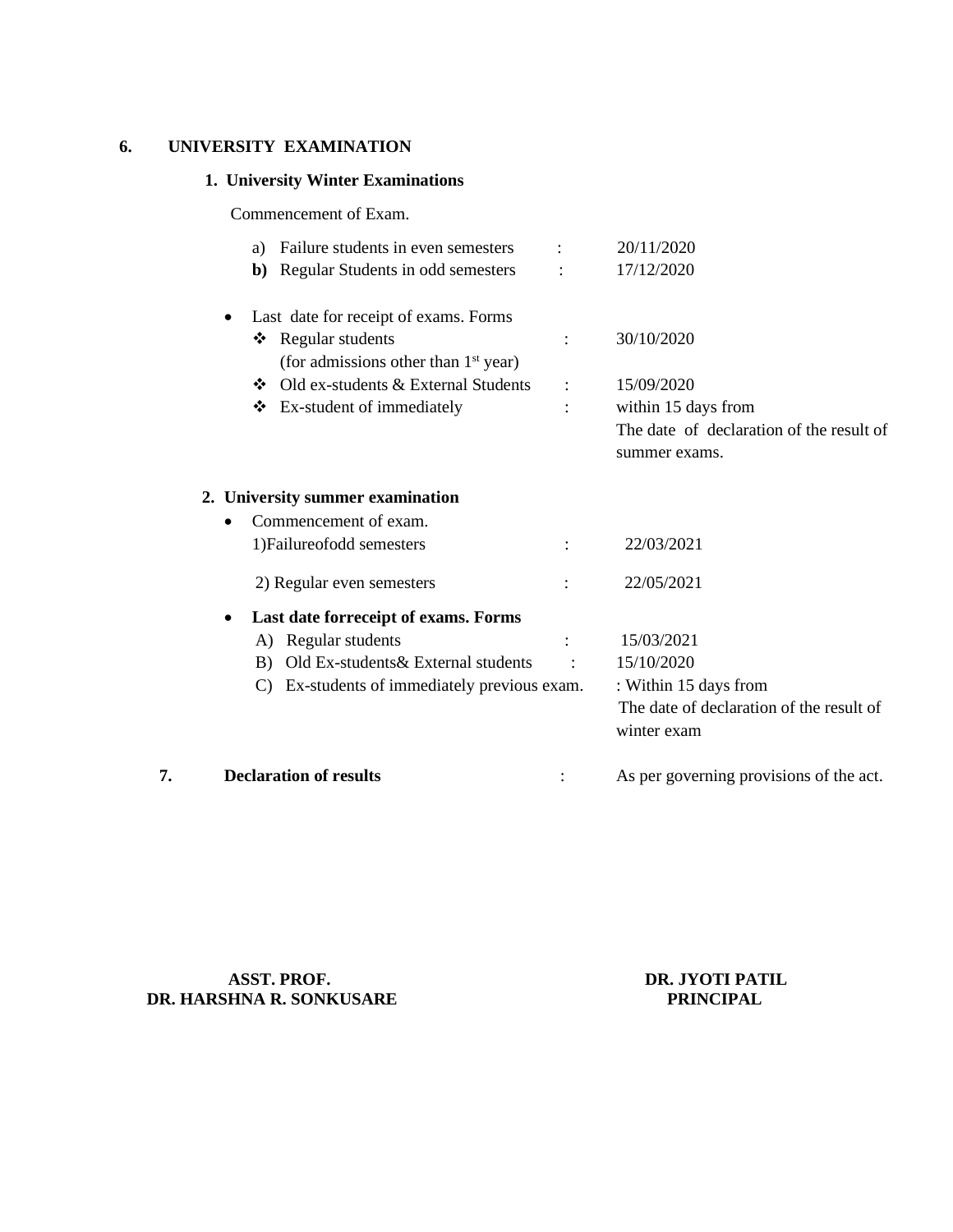## **ACADEMIC PLAN FIRST SESSION**

|                  | 24/12/2020        | <b>FIRST SESSION END</b>                        |
|------------------|-------------------|-------------------------------------------------|
|                  | 14 to 21Dec 20    | <b>FIRST TERM EXAM.</b>                         |
|                  | 07/12/2020        | 3RD IQAC MEETING                                |
| <b>DECEMBER</b>  | 06/12/2020        | DR. AMBEDKAR PUNYATITHI                         |
| <b>NOVEMBER</b>  | 26/11/2020        | <b>CONSTITUTION DAY</b>                         |
|                  | 15/10/2020        | READING INSPIRATION DAY                         |
|                  | 11/10/2020        | RASHTRASANT TUKDOJI MAHARAJ PUNYATITHI          |
|                  | 15/10/2020        | 2 <sup>ND</sup> IQAC MEETING                    |
| <b>OCTOBER</b>   | 02/10/2020        | GANDHI JAYANTI (SHRAMDAAN)                      |
|                  | 30/09/2020        | LAXMINARAYAN DAY                                |
|                  | 27/09/2020        | RANGANATHAN PUNYATITHI                          |
|                  | 24/09/2020        | <b>NSS FOUNDATION DAY</b>                       |
|                  | 21/09/2020        | $1ST$ LMC MEEING                                |
|                  | 08/09/2020        | <b>WORLD LITERACY DAY</b>                       |
|                  |                   | (INTRODUTION OF ALL THE SUBJECTS)               |
|                  | 07 to 12 Sep 2020 | <b>ORIENTATION PROGRAMME</b>                    |
|                  |                   | (DR. RADHAKRUSHNAN JAYANTI)                     |
|                  | 05/09/2020        | FRESHERS DAY/TEACHERS DAY                       |
| <b>SEPTEMBER</b> | 01/09/2020        | <b>FIRST SESSION BEGINS</b>                     |
|                  | 29/08/2020        | MAJOR DHYANCHAND JAYANTI (SPORT DAY)            |
|                  | 15/08/2020        | <b>INDEPENDENCE DAY</b>                         |
|                  | 18/08/2020        | 1 <sup>ST</sup> IQAC MEETING                    |
|                  | 09/08/2020        | RANGANATHAN JAYANTI                             |
|                  | 08/08/2020        | <b>KRANTI DIN</b>                               |
| <b>AUGUST</b>    | 01/08/2020        | LOKMANYA TILAK PUNYATITHI                       |
| JULY             | 11/07/2020        | <b>WORLD POPULATION DAY</b>                     |
|                  | 21/06/2020        | INTERNATIONAL YOGA DAY                          |
|                  |                   | (FOUNDER OF RENUKA SHIKSHAN PRASARK MANDAL)     |
|                  | 16/06/2020        | DEATH ANNIVERSARY OF LATE SHRI EKNATHJI GEDAM   |
| <b>JUNE</b>      | 05/06/2020        | WORLD ENVIRONMENT DAY                           |
|                  |                   | (BIRTH ANNIVERSARY OF LATE SHRI EKNATHJI GEDAM) |
| MAY              | 14/05/2020        | <b>FOUNDATION DAY</b>                           |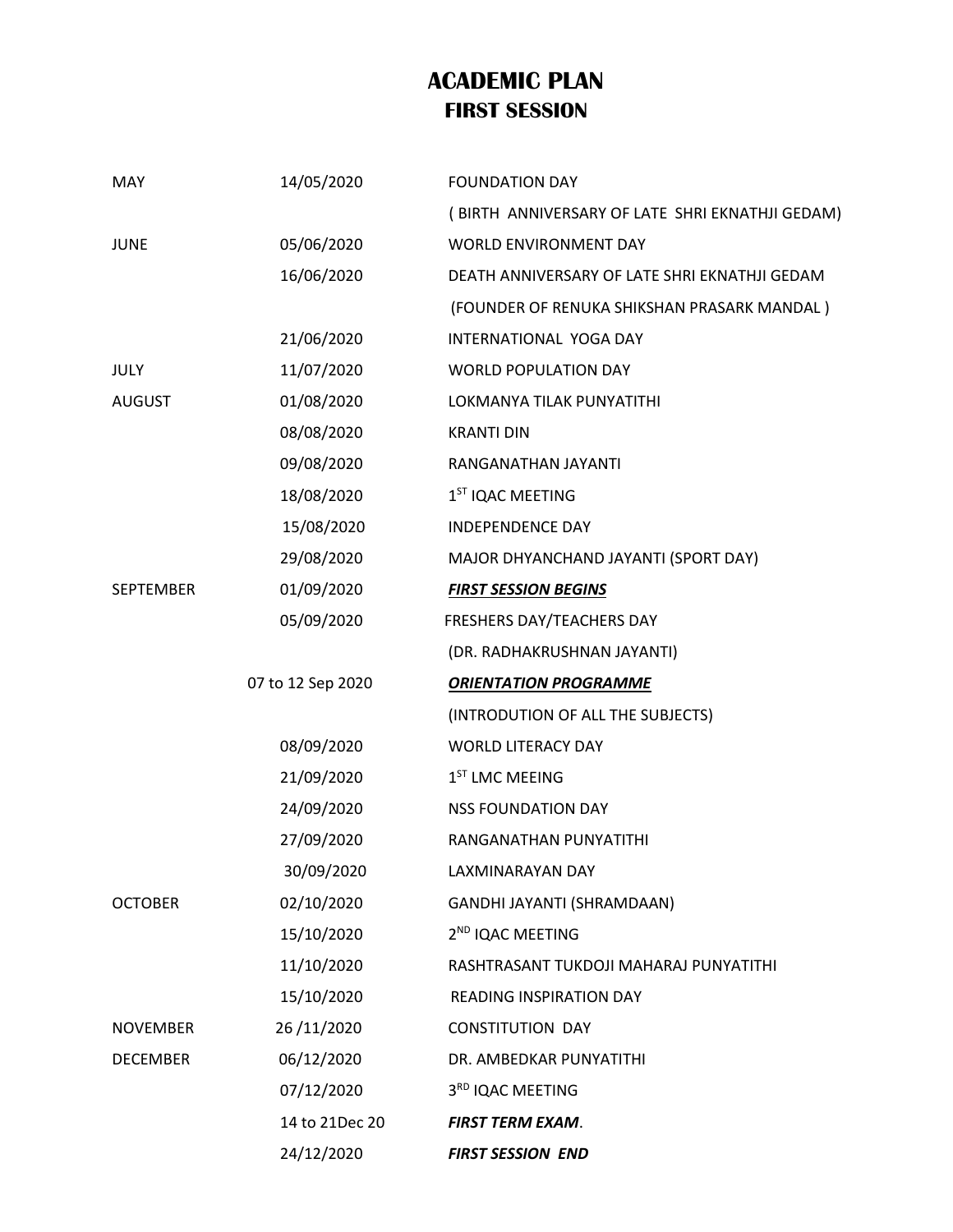### **SECOND SESSION**

| <b>JANUARY</b>  | 03/01/2021        | SAVITRIBAI FULE JAYANTI                  |
|-----------------|-------------------|------------------------------------------|
|                 | 12/01/2021        | SWAMI VIVEKANAND JAYANTI                 |
|                 | 16/01/2021        | <b>SECOND SESSION BEGINS</b>             |
|                 | 26/01/2021        | REPUBLIC DAY CELEBRATION                 |
|                 | 27 to 30 Jan 2021 | MEDICAL/PHYSICAL EFFI. TEST              |
| <b>FEBRUARY</b> | 01 to 06 Feb 2021 | <b>NSS CAMP</b>                          |
|                 | 08/02/2021        | <b>ANNUAL SPORTSDAY</b>                  |
|                 | 09 to 13 Feb 2021 | <b>CULTURAL DAY</b>                      |
|                 | 19/02/2021        | SHIVAJI MAHARAJ JAYANTI                  |
|                 | 20/02/2021        | MARATHI LANGUAGEDAY                      |
| MARCH           | 22 to 28 Mar 2021 | <b>INTENSIVE COACHING PROGRAME</b>       |
|                 |                   | (FOR COMPLETE COURSE REVISION)           |
|                 | 08/03/2021        | INTERNATIONAL WOMEN'S DAY                |
| <b>APRIL</b>    | 04/04/2021        | 2 <sup>ND</sup> LMC MEETING              |
|                 | 11/04/2021        | 4TH IQAC MEETING                         |
|                 | 11/04/2021        | <b>MAHATMA FULE JAYANTI</b>              |
|                 | 14/04/2021        | WORLD KNOWLEDGE DAY (DR.AMBEDKAR JAYANTI |
|                 | 19 to 26 Apr 2021 | <b>SECOND TERM EXAM.</b>                 |
|                 | 30/04/2021        | RASHTRASANT TUKDOJI MAHARAJJAYANTI       |
| <b>MAY</b>      | 01/05/2021        | <b>MAHARASHTRA DIN</b>                   |
|                 | 05/05/2021        | <b>FAREWELL PROGRAMMEFOR STUDENTS</b>    |
|                 | 25/05/2021        | <b>FIRST SESSION END</b>                 |

**DR. HARSHNA R. SONKUSARE Dr. JYOTI PATIL** 

ASST. PROF. PRINCIPAL